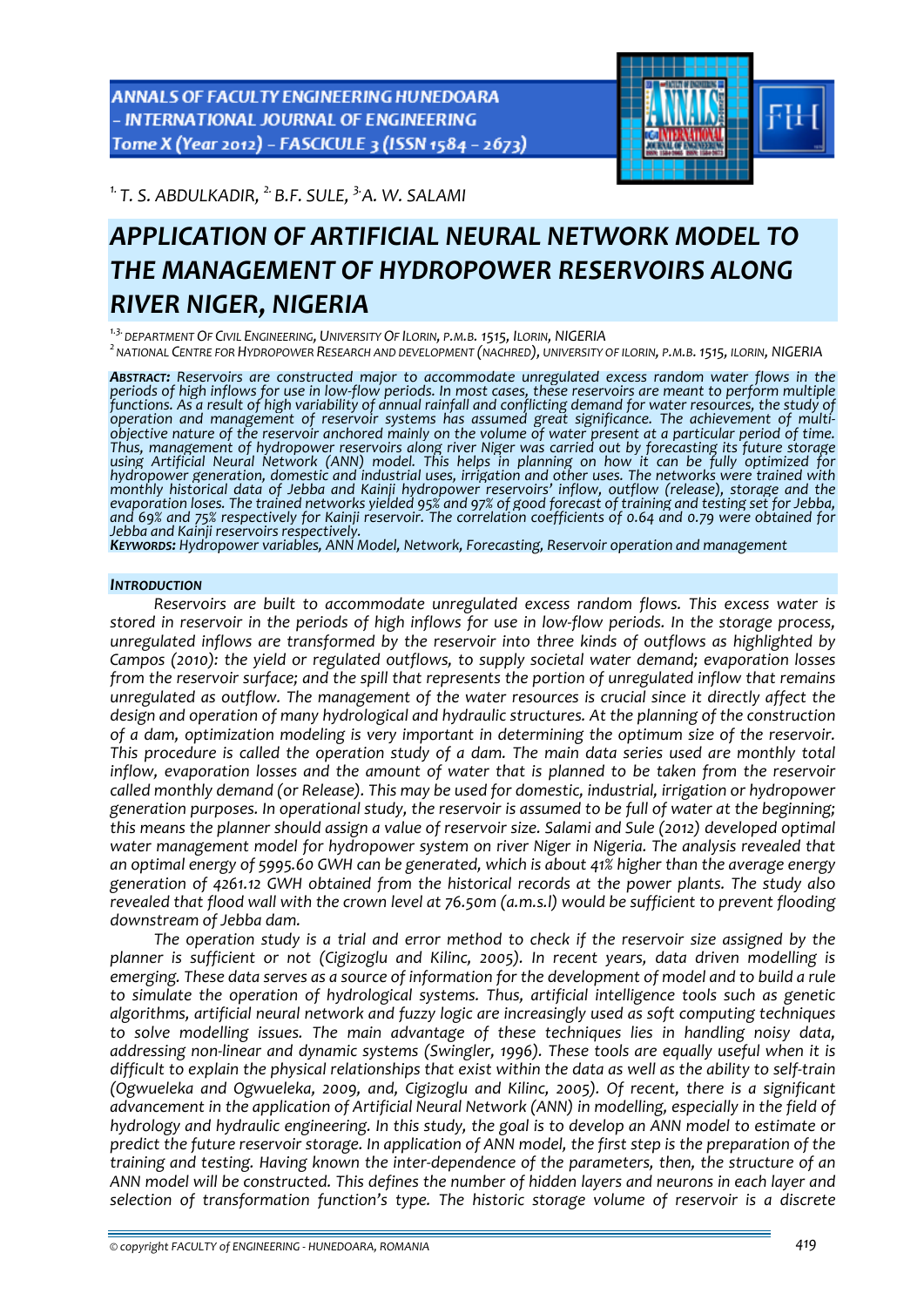*variable (i.e. decision variable) and inflow, evaporation losses and the optimum release of the reservoir are state variables and formed the input data of the model.*

*Proper management of hydropower reservoirs along river Niger i.e. Jebba and Kainji reservoirs can be achieved by forecasting their future storage from historical data of reservoir inflow, outflow (release) and the evaporation loses. The achievement of multi‐objective nature of these reservoirs anchored majorly on the volume of water (reservoir storage) present at a particular period of time.* Prediction of future reservoir storage using ANN model goes a long way in planning on how it can be *fully optimized for hydropower generation, domestic and industrial uses, irrigation and other uses. Through the adequate forecasting, the following can also be achieved;*

 *Optimization of reservoir volume for abstracting sufficient amount of water for hydropower generation, domestic and industrial water uses, irrigation etc*

 *Control of flood of the downstream reaches of Jebba and Kainji hydropower dams that might affect infrastructural developments, Bacita sugar‐cane field and other agricultural activities.*

*Evaluating reservoir capacities of Jebba and Kainji hydropower dams.*

*Analyze operating policy to take account of the future water demand increase.*

*In achieving this, series of computer programs have been written by many researchers to ease the applicability of ANN in modeling. To mention but few are; Neuro‐solution, Alyuda Forecaster, Easy Neural Network Plus, NueNet Plus, MATLAB toolbox, SPSS etc. In this study, Alyuda Forecaster XL was used as a neural network forecasting tool because of its embedded support for Microsoft Excel.*

# *DESCRIPTION OF STUDY AREA*

The Niger River is the third longest river in Africa after the Nile and Congo/Zaire Rivers. It has a total length of about 4200 km with a theoretical area of about 2 million sq km. This area has reduced to an active catchments area of just about 1,500,000 sq km thus excluding Algeria which is among the 10 *countries covered by the Niger River basin. Other countries are Benin, Burkina Faso, Cameroon, Chad,* guinea, Ivory Coast, Mali, Niger, and Nigeria. Figure 1 present the course of River Niger and locations of dams at Kainji and Jebba in Nigeria. Niger River is usually subdivided into upper, the middle and the

*lower Niger, along with its tributaries forms the most important water resources of the Sahel region of West Africa. A series of dams have been constructed in the Niger basin for irrigation, domestic & industrial water supply and hydroelectric power generation. Notable among these dams especially in lower Niger are the Kainji and Jebba hydropower dams. The study area is however restricted to the Jebba and Kainji hydropower dams in which Jebba dam is located about 100km downstream of Kainji and on latitude 90 061 N and longitude 40 50<sup>1</sup> E. The*



*Figure 1. Map showing the course of River Niger and location of dams at Kainji and Jebba*

*important characteristics for the two reservoirs are presented in Table 1. The flow of river Niger downstream of Jebba dam is governed by the operations of the Kanji and Jebba hydroelectric schemes and runoff from the catchments (Sule et al, 2009). Reservoir releases from Kainji hydropower dam constitutes the major inflow into Jebba H.P dam since it lies directly under it.*

*Table 1. Basic Data on the Hydropower System*

|                                                              | Kainji | Jebba  |
|--------------------------------------------------------------|--------|--------|
| First year of operation                                      | 1968   | 1984   |
| Installed capacity (MW)                                      | 760    | 560    |
| Design power plant factor                                    | 0.86   | 0.70   |
| No. of generators                                            |        | ь      |
| Reservoir flood storage capacity (Mm <sup>3</sup> )          | 15,000 | 4,000  |
| Reservoir flood level (m)                                    | 143.50 | 103.55 |
| Maximum operating reservoir elevation (m.a.s.l)              | 141.83 | 103.00 |
| Minimum operating reservoir elevation (m.a.s.l)              | 132.00 | 99.00  |
| Maximum storage (Mm <sup>3</sup> ) (active storage capacity) | 12,000 | 3.880  |
| Minimum storage (Mm <sup>3</sup> )(Dead storage capacity)    | 3,000  | 2880   |

*Source: Power Holdings Company of Nigeria (PHCN) 2010*

## *RESERVOIR MANAGEMENT*

*Reservoirs are built usually to serve multiple purposes such as irrigation, municipal and industrial water supply, hydropower generation, navigation and flood control among others. As a result of high variability of annual rainfall and conflicting demands on scarce water resources, the study and operation*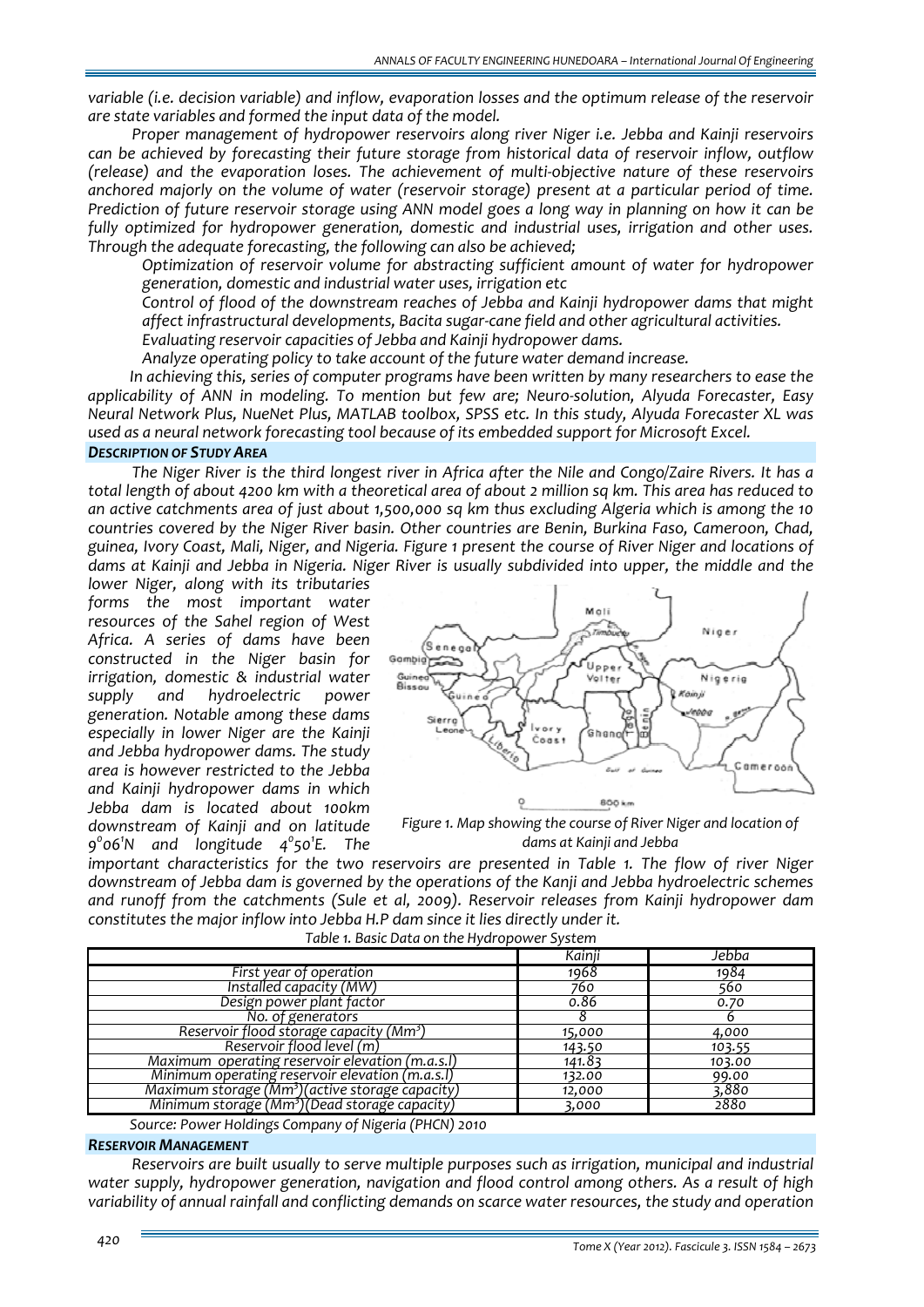*of reservoir systems through adequate management has assumed great significance to meet the short and long‐term requirements. One of the ways of improving the efficiency of water management is* increasing the efficiency of the utilization of reservoirs. Hence, it is necessary to study the system and *determine optimal reservoir operation guides for each scheme (Bosona and Gebresenbet, 2010).* Determination of the size of the structure is mainly based on the statistical data of the natural events *(majorly precipitation and evaporation losses) that will affect the structure. For reservoir management purposes several methods are used but all are based on the continuity equation given in Equation 1.*

$$
S_{(t+1)} = S_t + Q_t - E_t - R_t \tag{1}
$$

*where: S(t+1) = Present reservoir storage; St = Previous reservoir storage; t = Time increment (generally* selected as one month),  $Q_t = inflow$  to the reservoir at present time,  $E_t = evaporation$  losses at present *time, Rt = release /demand taken from the reservoir at present time.*

# *ARTIFICIAL NEURAL NETWORK (ANN)*

*Artificial neural networks (ANN) are black box models that are used for forecasting and estimating purposes in many different areas of the science and engineering. An ANN in the context of statistical analysis is an alternative to or in addition to multiple regressions which is an information processing paradigm that is inspired by the way biological nervous systems, such as the brain, process information (Andy et al, 2004). The key element of this paradigm is the novel structure of the information processing system. Its computing system composed of a large number of highly interconnected processing elements (neurons) working together to solve a specific problem. ANNs, like people, learn by example (Juan and Julian, 2006). An ANN model is designed for specific applications which include data classification through a learning process, extracting patterns and detecting trends that are too complex to be noticed and deriving meanings from complicated or imprecise data. Learning in biological systems involves adjustment to the synaptic connections that exist between the neurons (Richard, 1987). The same occurs in ANN in which neurons (units) receive inputs from single or multiple sources and produces output in accordance with a predetermined nonlinear function called activation function. A neural network model is created by interconnecting many of these neurons in a known configuration. Haykin (1994) identified the following areas of application of ANN model; pattern matching (adaptive learning), optimization, data compression, self‐organization and function optimization. The different methods of ANN model are Feed‐Forward Back‐Propagation Neural Networks (FFNN), Radial Basis Neural Networks (RBNN) and Recurrent Neural Networks (RNN). There have been a number of reported hydrological and hydraulic studies in which ANN model have been used* to address. Doğan et al (2009) applied ANN for forecasting of daily stream-flow, Modarres (2008) used ANN to model rainfall-runoff process, rainfall forecasting model by Kin et al (2009). Omid and saeed *(2005) worked on evaluation of ANN in optimization models of hydropower reservoir operation.*

# *ESSENTIAL FEATURES OF ARTIFICIAL NEURAL NETWORK*

*The three essential features of a neural network are network topology, the computational functions of its elements, and the training of a network. Network topology refers to the number and organization of the computing units, the type of connections between neurons and the direction of flow*

*of information in the network. The number of nodes in the input layer is the number of independent variables while that of output nodes corresponds to the number of variables to be predicted. A simple ANN of N‐input nodes, L‐Hidden nodes and one Output node O architecture of N‐L‐O is as shown in Figure 2.*

*The number of hidden layers and nodes used within the hidden layer vary according to the complexity of the task the network must perform. Kristen and Lee*



*Figure 2: Typical Neural Network Computational Structure*

*(2003) observed that there is no rigorous rule that determine the optimum configuration of a neural network to solve a specific problem. The computational function is another feature of the neural network which consists of the operations of the individual neurons and the way they are connected. Individual neurons calculate an output using the sum of inputs and an activation function. These nodes specifically perform the following functions as outlined by Kristen and Lee (2003):*

*1.* Signals are received from other neurons  $[X_0, X_1, X_2]$ 

*2. The signals are multiplied by their corresponding weights [W0X0, W1X1, W2X2]*

*3. The weighted signals are summed [Sum=W0X0+W1X1+W2X2]*

*4. The calculated sum is transformed by an activation function [f(Sum)]*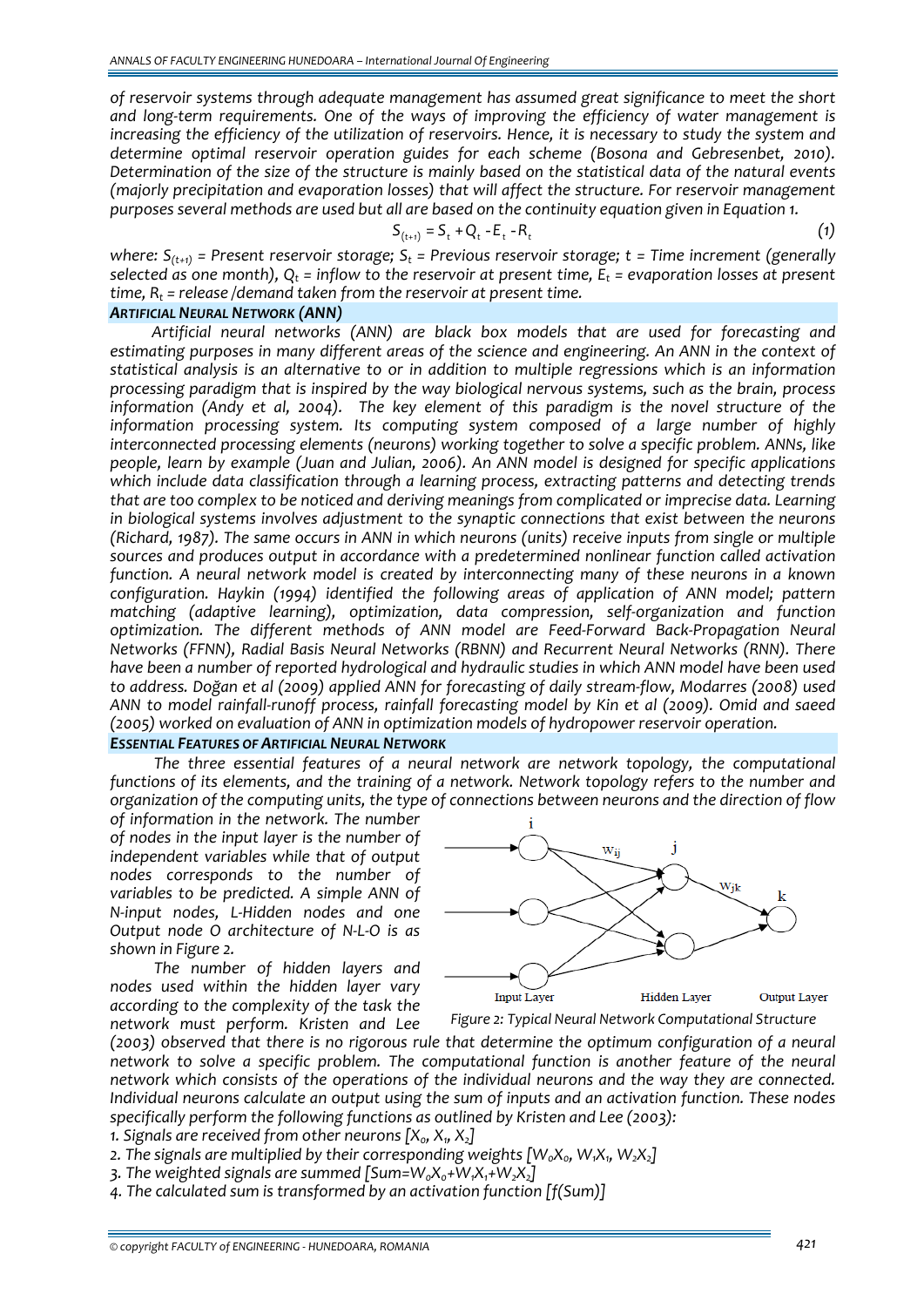#### *5. The transformed sum is sent to other neurons [Repeats 1‐4 above]*

The input into a node or neuron is either the direct input from a source exterior to the network or the weighted sum of the outputs from nodes in the laver above. Thus, the input into a node can be *expressed by* 

Net input 
$$
i = \sum_{j}^{n} W_{ij} \times Output \, j + \mu i
$$
 (2)

*where Wij are the weights connecting node j to node i and µ is threshold function.* Activation function which may be linear or nonlinear is a crucial feature of neural nets. It limits the neuron's output to a range, usually between o and 1 or -1 and 1. Sigmoid or logistic functions are the *most common activation functions and is written as*

$$
f(x) = \frac{1}{1+e^{-x}}
$$
 (3)

*where x is input/output of the network depending on the location within the network.* 

*Training or learning is another feature of ANN model where optimal connection weights are determined by minimizing an objective function. Once the network layout and computational characteristics of the network are established, the network's adaptive learning strategy must be determined (Kristen and Lee, 2003). The learning process is when network weights change in response to a training data set. ANNs learn in two ways: supervised and unsupervised learning. Supervised* training is used when the data set contains target output values associated with each input in the data *set. The network compares the values it generated with the target values and minimizes the errors by discovering the driving features in the data and adjusting the weights. The most common algorithm* used for adjusting the weights in supervised training is called back-propagation. This is used to find *weights in multilayer feed‐forward networks. The back‐propagation algorithm is commonly used model for neural networks. The errors resulting from the comparison of the actual and target output values are propagated backward through the network, and the weight values are adjusted to minimize error. As long as the network continues to generate values closer to the validation values, training continues. The training simulation process ends when the error fall within a selected range of accuracy. In neural networks, the performance criterion is the minimization of squared error. Therefore, the total system error is expressed as follows:*

*where E is error; i is indexes units of output; p indexes of the input‐output pairs to be learned; tip refers to the desired output, and yip is the network's calculated output. The process begins with a set of arbitrarily chosen weights*,  $W_o$ *. Figure 3 shows the flow chart for the training process of the network.*

# *MATERIAL AND METHOD. STATISTICAL ANALYSIS oF HYDROPOWER VARIABLES AT JEBBA AND KAINJI RESERVOIRS*

*Total monthly reservoir inflow (Mm3 ), turbine release (Mm3 ),*  $evaporation$  *losses ) and storage (Mm3 ) data were collected for a period twenty six years (1984 – 2010) for Jebba reservoir and forty years (1970 ‐2010) for Kainji reservoir.*

$$
E = \sum_{p,i} \left( t_{ip} - y_{ip} \right)^2 \tag{4}
$$





The total monthly data for each of the variables for Jebba and Kainji hydropower reservoirs are 312 and *480 respectively. Summary of the statistical analysis of the data is presented in Table 2. Table 2: Statistics of Data for Jebba (1984‐2010) and Kainji (1970‐2010) Reservoirs*

|        |                                     |         |         | $1.7 - 1 - 1.7$                    |                                      |        |         |                                         |
|--------|-------------------------------------|---------|---------|------------------------------------|--------------------------------------|--------|---------|-----------------------------------------|
|        | Reservoir Inflow (Mm <sup>3</sup> ) |         |         | Turbine release (Mm <sup>3</sup> ) | Evaporation Loss<br>′Mm <sup>3</sup> |        |         | Reservoir Storage<br>(Mm <sup>3</sup> ) |
|        | Jebba                               | Kainii  | Jebba   | Kainii                             | Jebba                                | Kainii | Jebba   | Kainii                                  |
| Mean   | 2711.06                             | 2504.35 | 2612.62 | 1881.96                            | 18.74                                | 141.54 | 3604.39 | 8063.30                                 |
| Min    | 1012.44                             | 24.36   | 956.45  | 513.91                             | 10.00                                | 26.78  | 2774.00 | 1579.00                                 |
| Max    | 9738.67                             | 7944.48 | 8680.70 | 3871.20                            | 30.00                                | 297.30 | 3911.00 | 12173.00                                |
| St dev | 1330.69                             | 1887.84 | 1001.34 | 580.10                             | 5.00                                 | 65.80  | 167.67  | 2881.69                                 |
| Skew   | 2.61                                | 0.28    | 2.04    | 0.41                               | 0.55                                 | 0.30   | $-0.63$ | $-0.20$                                 |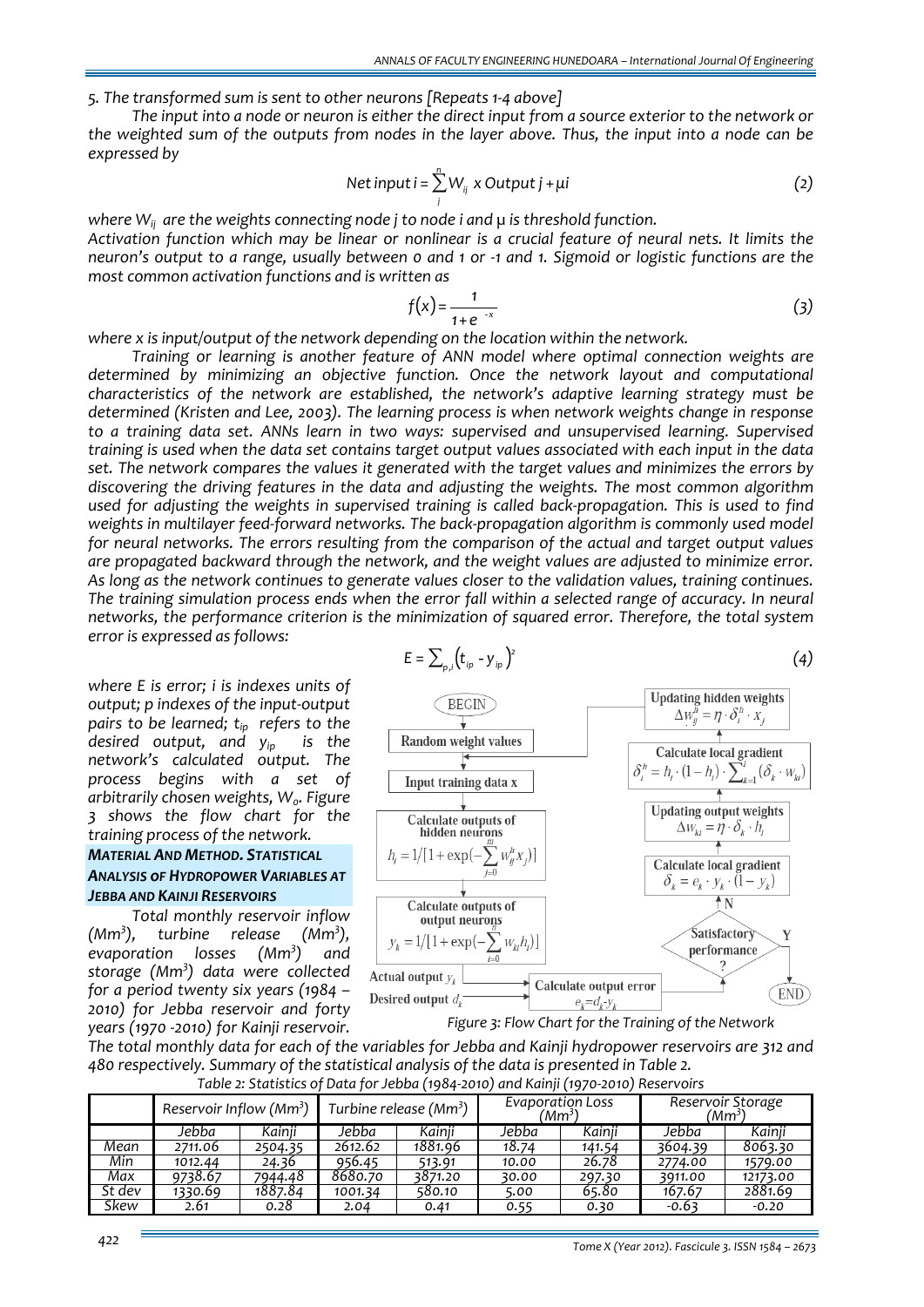# *APPLICATION OF ANN MODEL TO JEBBA AND KAINJI RESERVOIRS MANAGEMENT*

*The data were splitted into three (3) sets: training, validation and testing set. The training set was used to train the network whereas the validation set was used to monitor or test the network performance at regular stages during the training. The training stopped when the error on the validation set reached the minimum. Finally, the performance of the network was evaluated on the test* data set which had not been involved in the training process. In this study, the neural network was *trained in Alyuda forecaster XL with 306 and 474 data of each of inflow, turbine release, and evaporation losses respectively for Jebba and Kainji reservoirs been the independent parameters (as input layers) and reservoir storage were used been the dependent variable (as output layer). The weights of input layer and hidden layer node are adjusted by checking the training and testing stage performances of neural networks. The determination coefficient and the mean square error are the performance criterion for the testing stage. In testing the performance of this model after the training,* set of six (6) data of reservoir inflow, turbine release and evaporation losses that were not involved in *the training of the network were used to forecast the future reservoir storage. The network's forecasted reservoir storage values were then compared with the measured storage values and the result is presented in Table 3.*

| S/No | Actual reservoir<br>Storage |         | ANN forecasted<br>reservoir Storage |          |       | Absolute Error | $%$ Error |        |
|------|-----------------------------|---------|-------------------------------------|----------|-------|----------------|-----------|--------|
|      | Jebba                       | Kainii  | Jebba                               | Kainji   | Jebba | Kainii         | Jebba     | Kainji |
|      | 3418.00                     | 4986.40 | 3500.57                             | 5187.85  | 82.57 | 201.45         | 2.40      | 4.04   |
|      | 3623.00                     | 4251.20 | 3610.40                             | 4395.88  | 12.60 | 144.68         | 0.40      | 3.40   |
|      | 3585.00                     | 6951.60 | 3651.30                             | 7398.41  | 66.30 | 446.81         | 1.90      | 6.43   |
|      | 3266.00                     | 8342.80 | 3357.52                             | 8747.83  | 91.52 | 405.03         | 2.80      | 4.85   |
|      | 3615.00                     | 8628.60 | 3577.52                             | 9089.75  | 37.48 | 461.15         | 1.00      | 5.34   |
|      | 3653.00                     | 9854.10 | 3713.95                             | 10446.14 | 60.95 | 592.04         | 1.60      | 6.01   |

| Table 3: Comparison of ANN Forecasted with Measured Reservoir Storage (Mm <sup>3</sup> ). |
|-------------------------------------------------------------------------------------------|
|-------------------------------------------------------------------------------------------|

#### *DISCUSSION OF RESULTS*

*Application of ANN model to Jebba hydropower reservoir inflow, outflow/release, evaporation losses and storage in 'Alyuda forecaster XL' environment generated a network structure (No. of input,* hidden and output layers) of 3: 15: 1. This topology produced 95% and 97% of good forecast of reservoir *storage in the training and testing set respectively. Similarly, ANN model for Kainji reservoir generated a* network structure of 3: 22: 1 with 69% and 75% of good forecast in the training and testing set *respectively. The correlation coefficients obtained for Jebba and Kainji hydropower reservoirs were 0.64 and 0.79 respectively. The comparison between ANN forecasted and actual reservoir storage data that* were not used in training showed that the forecasts done were closer with a maximum error of 2.8% for *Jebba and 6.4% for Kainji hydropower dams. This showed that the networks are fit to be used for subsequent prediction of reservoir storage. The relationship between the ANN forecasted and actual reservoir storage for Jebba and Kainji reservoir are presented in Figures 4 and 5 respectively.*